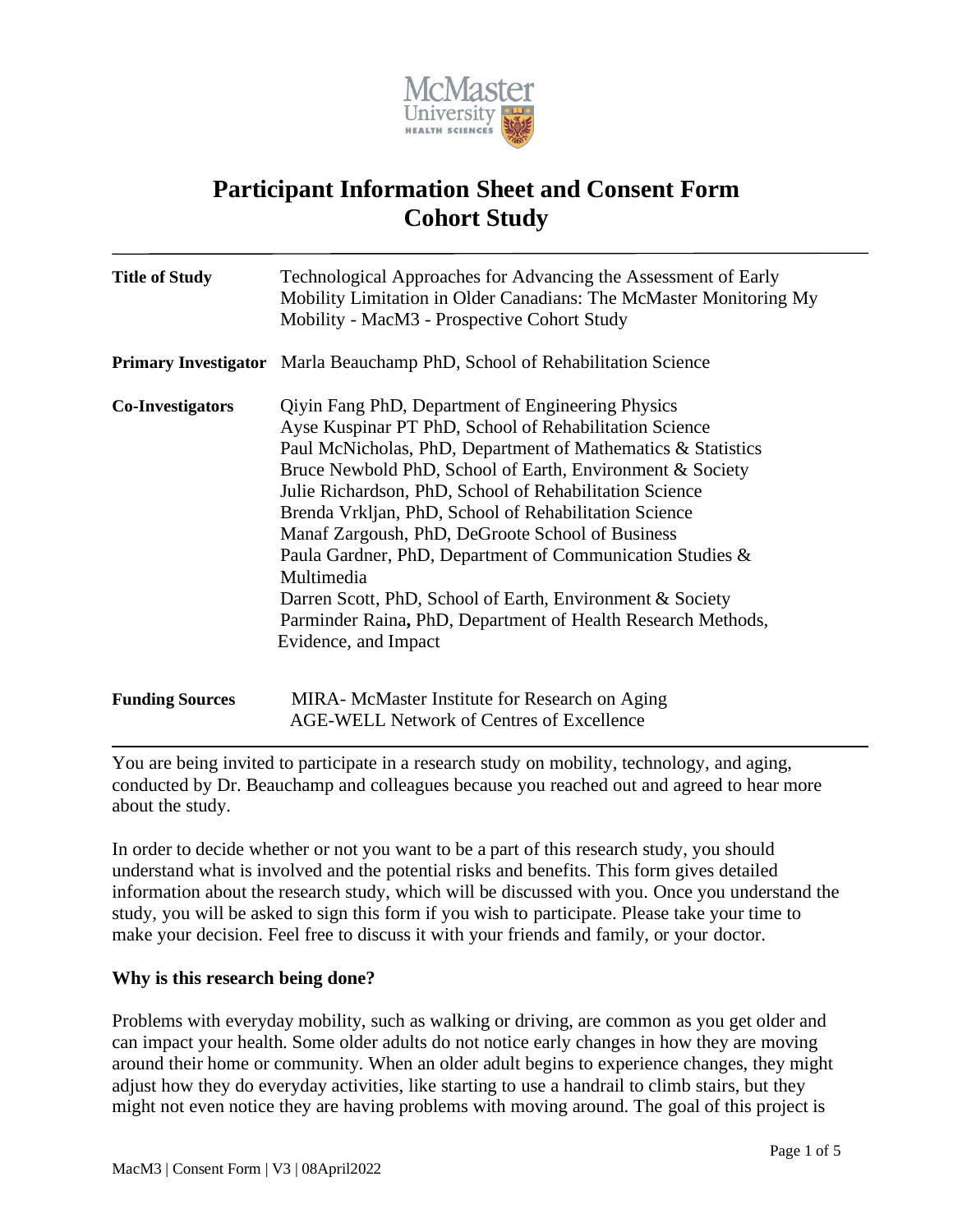to identify these problems as early as possible before they have a major impact on the health of older people. Our project will use technology that can track how you move around your home and community, such as how many steps you take, the types of transportation used when you leave your home (e.g., car, bus, walking, bicycle) and how often you move around. From this technology we aim to identify early changes in mobility so that we can develop ways to prevent these problems from happening in the first place and help maintain existing abilities so that older people can stay as healthy as possible and keep doing what matters most to them in their everyday lives.

#### **What will my responsibilities be if I take part in this study?**

If you agree to participate in this research study, you will be asked to wear a device called a smartwatch (Model name: TicWatch) on your wrist. You will be mailed/given a smartwatch to wear for 10 days. You will be asked to wear the watch for 10 days every 4 months for 2 years (7 times in total). A group of participants will also be asked if they are willing to wear a second device called an ActiGraph. In addition to the smartwatch on the wrist, the ActiGraph will be placed on your thigh (using an adhesive patch). You will also wear this device for the same amount of time as the smartwatch (10 days every 4 months for a period of 2 years). You do not have to agree to wear the ActiGraph to participate in this study.

Devices in this study only need to be worn during waking hours, except for showering, bathing, or swimming. Both devices record information about your movement during day (e.g., step count, body position). The smartwatch (TicWatch) also collects your heart rate (this will be recorded for descriptive purposes) and where you go (Global Positioning System (GPS) information). For the GPS data, only the destination information will be kept (e.g.: restaurant, grocery store, entertainment, hospital, etc.) without naming the precise location you went to. In addition to the destination, the GPS will be able to help us track how far you travelled from your home and how you got there (e.g., walking, bus, car, bicycle). The smartwatch will need to be recharged daily (i.e., placed on its charger before you go to sleep) during each night of the 10 day trial period. The ActiGraph device does not need to be charged over the 10 days. The devices should be returned to McMaster Innovation Park (175 Longwood Rd S Suite 101A, Hamilton, ON L8P 0A1) after the 10 days. You will have the option to drop off the devices at a box located on the main floor (Room 101A - from 9 am to 4 pm, Monday to Friday) of McMaster Innovation Park or to receive a pre-addressed waybill to return the devices by mail.

At the start of the study, you will be asked to complete some questionnaires by phone and you will be invited to attend a physical assessment session at McMaster Innovation Park at a time convenient to you. You will be asked to complete these same questionnaires and the physical assessment 1 year and 2 years later. These questionnaires will take approximately 60 minutes to complete. When you receive the devices at the 4-month check-ins (4, 8, 16, 20 months), you will be asked to complete a shorter series of questionnaires. These questionnaires will take approximately 10 minutes to complete. Some of the questionnaires can be completed online by having a link emailed to you, or you can complete these questionnaires when you come to the physical assessments at McMaster Innovation Park. The questionnaires will ask you about your age, health and wellbeing, how you move around, level of physical activity, nutrition, mood, and use of healthcare services. We will also ask you some questions about the recent COVID-19 pandemic. This study will also track if you have any problems with moving around, including falling. You will be provided with 24 pre-addressed, pre-stamped postcards that you will fill in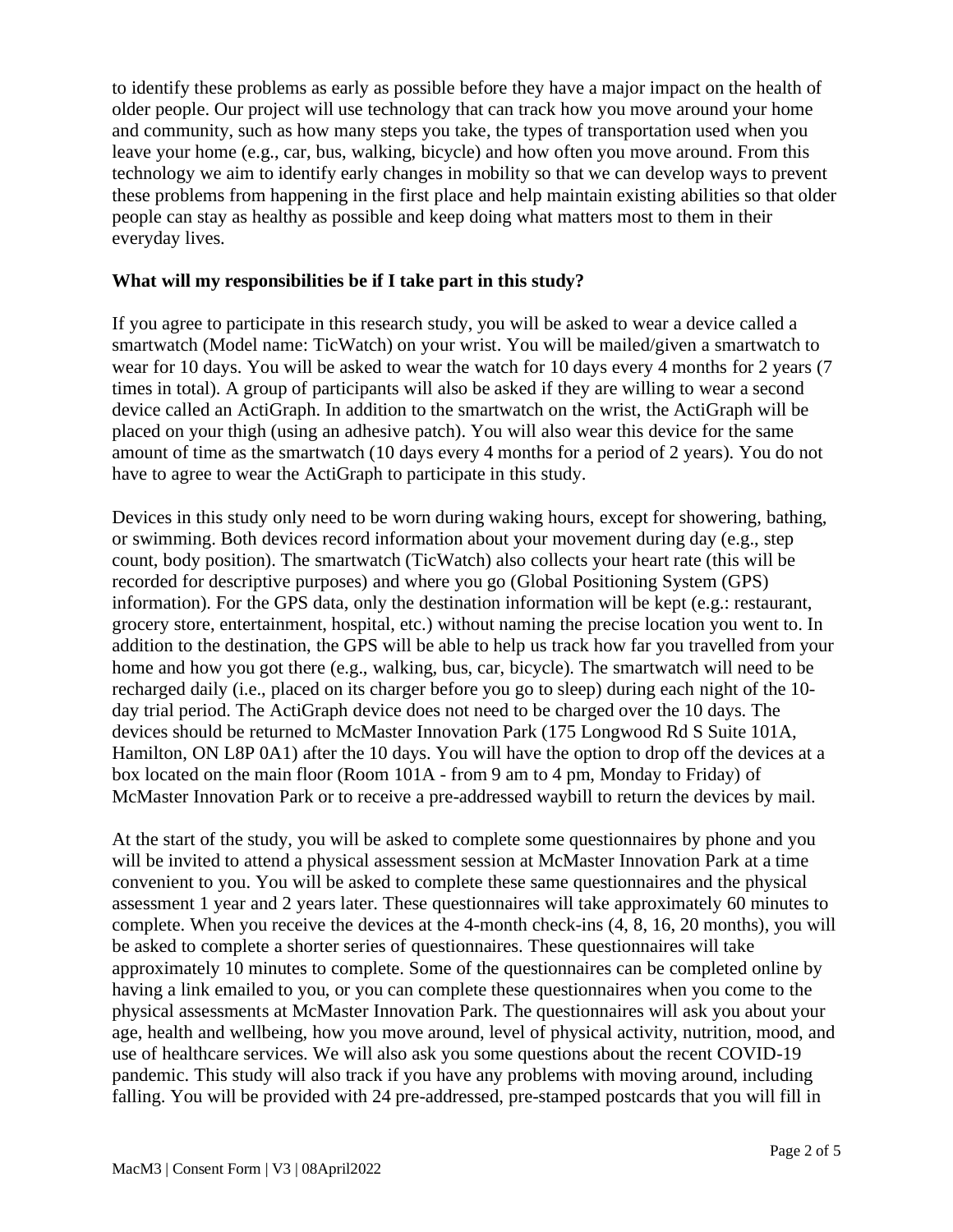each month and mail back to the study coordinator. For each month you will circle whether you have had a fall. If a fall is reported, a member of the study team will call you to get some more details about what happened and ask if you had to seek medical attention.

During the in-person visits, you will be asked to complete the short tests of balance and mobility described below. We will also test your vision.

| <b>Tests</b> | <b>Description</b>                                                                |  |
|--------------|-----------------------------------------------------------------------------------|--|
| Timed-Up-    | You will be asked to rise from a chair, walk three meters, turn around, walk      |  |
| and-Go       | back to the chair and sit down. You will do this once at your usual and then at a |  |
| usual and    | fast pace. This test is an indicator of your mobility.                            |  |
| fast pace    |                                                                                   |  |
| Timed-Up-    | You will be asked to rise from a chair, walk three meters, turn around, walk      |  |
| and-Go-      | back to the chair and sit down. You will do this once at your usual pace. You     |  |
| cognitive    | will complete the task while counting backwards from a randomly selected          |  |
| usual pace   | number between 50 and 90. This test is an indicator of your mobility and          |  |
|              | cognition.                                                                        |  |
| 5x-Chair     | You will be asked to stand up and sit down on a chair 5 times as fast as          |  |
| <b>Stand</b> | possible. You will do this once with your arms crossed on your chest. This test   |  |
|              | measures your lower body strength and balance.                                    |  |
|              |                                                                                   |  |
| Single leg   | You will be asked to stand on one leg as long as possible. You will do this       |  |
| stance       | once. This test measures of your balance.                                         |  |
| Gait speed   | You will be asked to walk for 3 meters once at your usual pace and once at a      |  |
|              | fast pace. This test is an indicator of your mobility.                            |  |
| 400-meter    | You will be asked to walk in a 400-meter marked corridor as fast as possible      |  |
| walk         | using a watch on your wrist. We will count your steps and record the time as      |  |
|              | you perform the test. You will be asked to perform this test once. This test      |  |
|              | measures your aerobic capacity.                                                   |  |
| Pulmonary    | You will be asked to perform a lung function test that consists of blowing air in |  |
| Function     | an out of a device. This test will measure how much and how quickly you can       |  |
|              | move air in and out of your lungs. This test measures your lung capacity.         |  |
| Handgrip     | You will be asked to squeeze a device twice with each hand with all your          |  |
| strength     | strength. This test measures your grip strength.                                  |  |
| Gait         | You will be asked to walk over a carpet that measures your walk speed, stride,    |  |
| kinematics   | and step length. You will be asked to walk over the carpet 5 times. This test     |  |
|              | measures your walk characteristics.                                               |  |
| Stair        | You will be asked to climb a flight of 4 stairs as fast as you can. You will      |  |
| climbing     | perform this once. This test measures lower body strength.                        |  |

# **What are the possible risks and discomforts?**

You may feel that your movements are being tracked because of the GPS device. However, it is important to know that the researchers cannot view the GPS information while you are wearing the device, rather the information is logged by the device (time/day). This means that your GPS data is safe from being viewed externally and can only be accessed by our research team. Once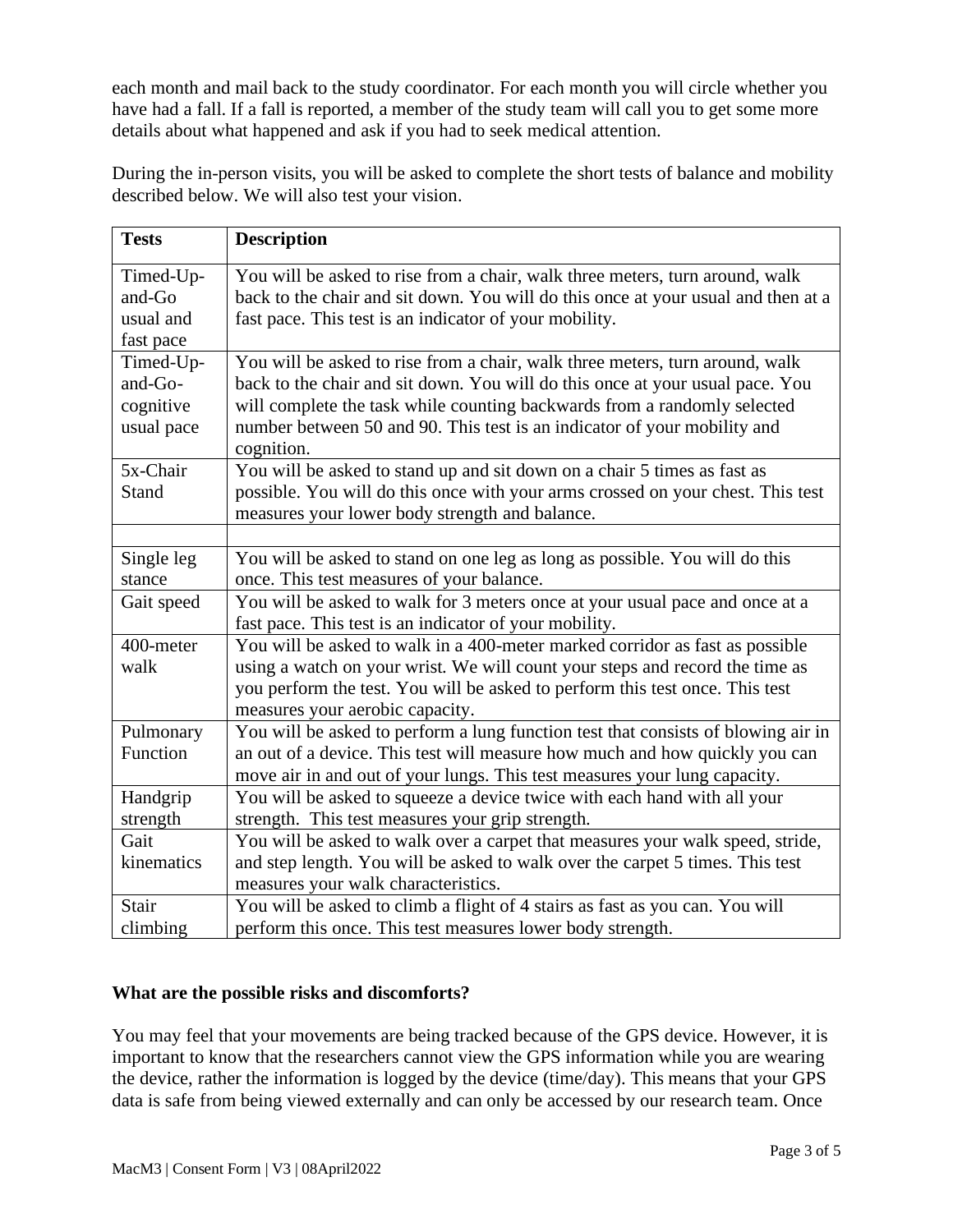the watch is returned to us data is downloaded securely and then erased from the device. All other information collected by the smartwatch does not include GPS data.

You may feel generally tired from the testing session. The physical tests used in this study are commonly used in rehabilitation programs in Canada. However, because we might challenge your balance during the testing session, there is a small risk of falling. To minimize this risk, we will be watching you closely so that we may provide any necessary assistance should you lose your balance.

As part of your participation in this study, we require that you inform Dr. Beauchamp (email: macm3@mcmaster.ca or call at (905) 525-9140 x268673) if you experience any symptoms that concern you either during the testing session or during the days following any of the sessions. Specifically, you must tell the researcher if you experience any dizziness, irregular heartbeat, upset stomach, chest, neck, or arm pain.

There is a risk of COVID-19 transmission from coming to McMaster Innovation Park. However, all research staff will be following Public Health COVID-19 guidelines and McMaster Workplace Health and Safety Guidelines where appropriate, to ensure your safety. However, because you will be completing balance tests, it is not possible for the research staff to maintain a 2-meter distance from you as they need to be close to you in the event you were to fall over.

There may be questions from the questionnaires that make you feel uncomfortable. You do not have to answer questions that you do not want to answer and can skip those questions. If you choose to take part in this study, you will be told about anything new that is being added to the study, which might affect your willingness to continue to participate in this research.

## **How many people will be in this study?**

We will be inviting 2000 community-dwelling older adults between the ages of 65-80 years of age to participate in this study

## **What are the possible benefits of this study?**

This study will help us to understand early changes in older adults' mobility and to identify those who may benefit from further follow-up and early preventative treatment.

# **What if I do not want to take part in the study?**

Your participation in this study is completely voluntary. If you agree to be in this study, you may withdraw at any time. If you decide to withdraw, you also have the option of removing your data from the study. You may also refuse to answer any questions you do not want to answer and remain in the study. The investigator may withdraw you from the study if a reason warrant doing so, or it becomes unsafe for you to continue.

## **What information will be kept private?**

Your data will not be shared with anyone without your consent or as required by law. All confidential personal information will be removed from the data and will be replaced with a